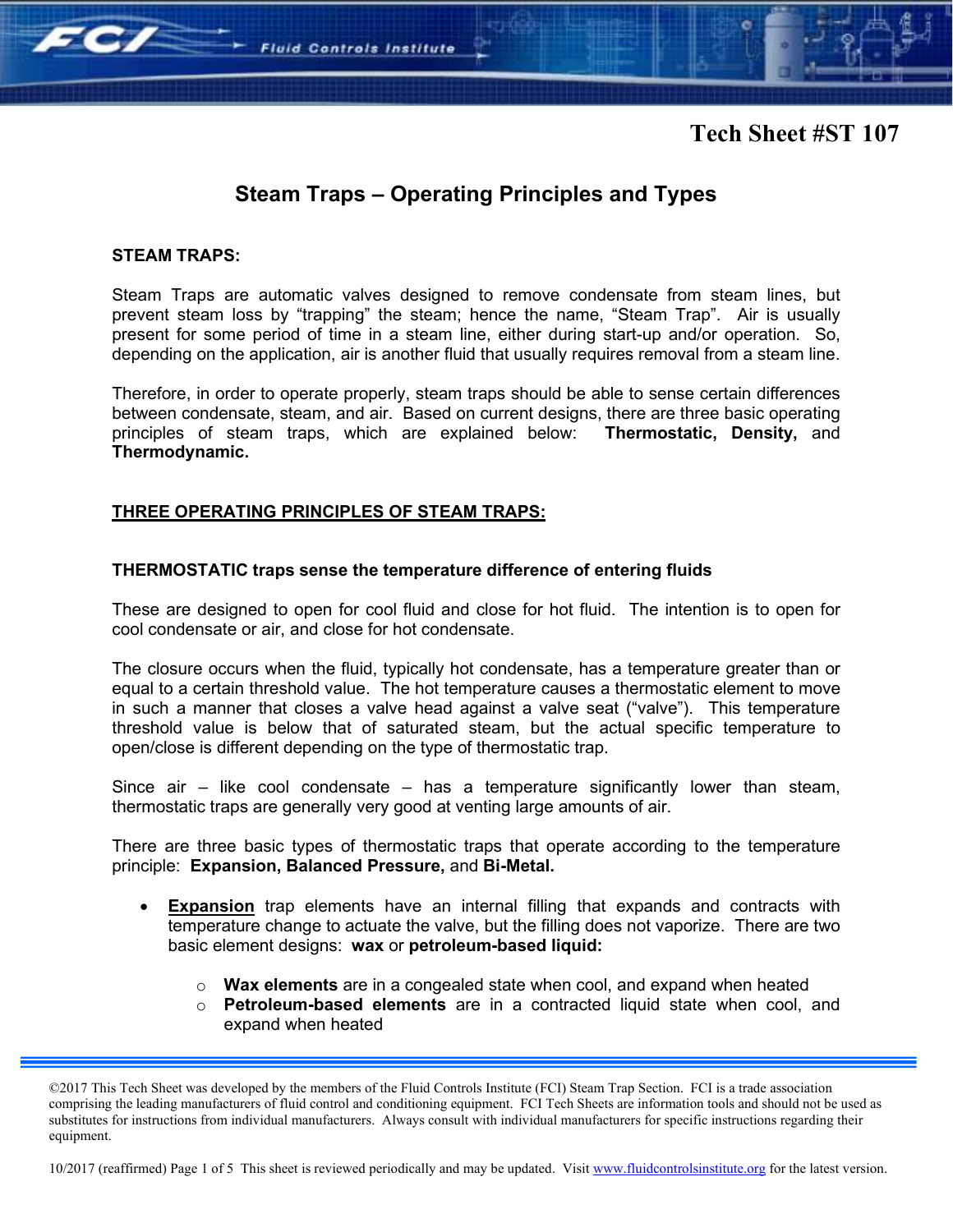**EC/** 

- **Balanced Pressure** trap elements have filling which is a mixture of water and mineral spirits that generally vaporizes or condenses at near-to-steam temperature to actuate the valve. There are five basic element designs: **drum** or **barrel, spiral bellows, edge-welded bellows, encapsulated bellows,** and **encapsulated diaphragms**.
	- o **Drum** or **Barrel** elements are of cylindrical design with soldered ends, usually constructed of copper
	- o **Spiral Bellows** elements are of convoluted tube design with soldered ends, usually constructed of copper or monel
	- o **Edge-Welded** elements are constructed of alternating inner and outer welds to join stainless steel plates
	- o **Encapsulated Bellows** elements are constructed of stainless steel plates; enclosed in a protective stainless steel outer shell
	- o **Encapsulated Diaphragm** elements are constructed of either stainless steel or Hastelloy®-equivalent diaphragms; enclosed in a protective stainless steel outer shell
- **Bi-Metal** trap elements are composed of two dissimilar metal strips bonded together so that temperature change causes deflection in one direction or its opposite to actuate the valve. There are four basic element designs: **Circular Plate, Irregular Plate, Cantilever Strip,** and **Single Strip.** 
	- o **Circular Plate** elements contain stacked circular discs, centrally surrounding a valve stem. The stacked orientation of the plates is alternating, so that the metal of one disc faces the same metal on the next. Temperature change causes deflection of the opposed discs to actuate the valve open and closed.
	- o **Irregular Plate** elements contain stacked plates of irregular, but identical shape, centrally surrounding a valve stem. The stacked orientation of the plates is alternating, so that the metal of one plate faces the same metal on the next. Temperature change causes deflection of the opposed plates to actuate the valve open and closed.
	- o **Cantilever Strip** elements contain identical, rectangular-shape, bimetal strips stacked on top of each other. The stack is attached to a fixed mounting point at one end, and surrounding a valve stem at the other. The strips are stacked in like orientation, so that metal of one strip faces the dissimilar metal on the next. Temperature change causes stack deflection to actuate the valve open and closed.
	- o **Single Strip** elements contain a single bimetal strip bent into the basic shape of an upper case "C", with the two ends surrounding a valve stem. Temperature change causes deflection of the strip to actuate the valve open and closed.

10/2017 (reaffirmed) Page 2 of 5 This sheet is reviewed periodically and may be updated. Visit www.fluidcontrolsinstitute.org for the latest version.

<sup>©2017</sup> This Tech Sheet was developed by the members of the Fluid Controls Institute (FCI) Steam Trap Section. FCI is a trade association comprising the leading manufacturers of fluid control and conditioning equipment. FCI Tech Sheets are information tools and should not be used as substitutes for instructions from individual manufacturers. Always consult with individual manufacturers for specific instructions regarding their equipment.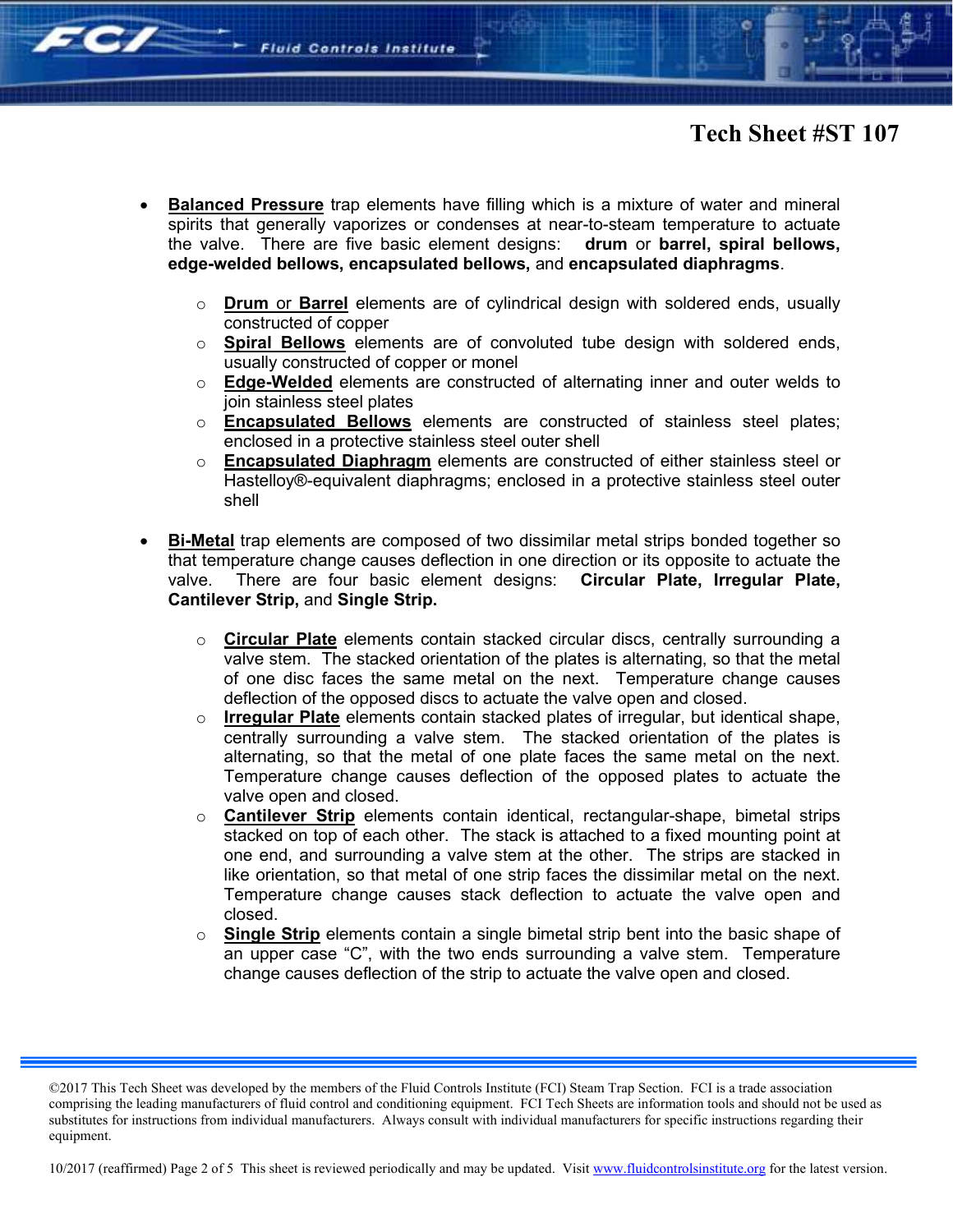

## **DENSITY traps sense the density difference of entering fluids**

**Fluid Controls Institute** 

 $\sim$   $\sim$ 

Also called mechanical traps, these are designed to open for more-dense fluids and close for less-dense fluids. The intention is to open to discharge condensate, and close for steam.

The opening and closing of the valve mechanism occurs by using the buoyancy property of a floating object. The buoyant object might be a sealed round or oblong float, inverted bucket, or open-top bucket.

There are two basic categories of mechanical traps that operate on the density principle: **Float,**  and **Bucket.** Within these categories, there are two types each of density traps: **Lever Float, Free Float, Inverted Bucket,** and **Open Bucket.** 

- **Lever Floats** contain a spherical or oblong float attached to a lever mechanism. The mechanism uses the buoyancy of the float, magnified by the lever arm length and fulcrum point to open the valve and discharge condensate. They close by the combination of lever mechanism weight and net system pressure acting over the valve head.
- **Free Floats** contain a spherical float that uses its buoyancy to open by cantilevering off the top ledge of the valve block. They close by combination of float weight, condensate level, net system pressure, and a mechanical stop mechanism in some models.
- **Inverted Buckets** contain an inverted, cylindrically-shaped bucket which is open on the bottom side. It gains buoyancy to close the valve when steam or air enters the bucket's inner chamber. They open by a combined effect of levering the bucket weight and cantilevering off the valve block.
- **Open Buckets** contain a cylindrically-shaped bucket that is open on the top side. The mechanism uses the buoyancy of the float to keep the valve shut. Condensate fills the bucket to remove buoyancy, thereby opening the valve.

Since air – like steam – is less dense than water, density traps tend to close in the presence of air and are generally not suited for venting large amounts of air.

For this reason, density traps may contain a separate thermostatic air vent mechanism to handle significant amounts of air. Those combinations are in two categories: **Float & Thermostatic,** and **Bucket & Thermostatic.**

Within these categories, there are two types each of density & thermostatic combination traps: **Lever Float & Thermostatic, Free Float & Thermostatic, Inverted Bucket & Thermostatic,** and **Open Bucket & Thermostatic**.

 **Lever Float & Thermostatic traps** operate in the same manner as above, but contain a separate balanced pressure or bimetal thermostatic element to remove air.

10/2017 (reaffirmed) Page 3 of 5 This sheet is reviewed periodically and may be updated. Visit www.fluidcontrolsinstitute.org for the latest version.

<sup>©2017</sup> This Tech Sheet was developed by the members of the Fluid Controls Institute (FCI) Steam Trap Section. FCI is a trade association comprising the leading manufacturers of fluid control and conditioning equipment. FCI Tech Sheets are information tools and should not be used as substitutes for instructions from individual manufacturers. Always consult with individual manufacturers for specific instructions regarding their equipment.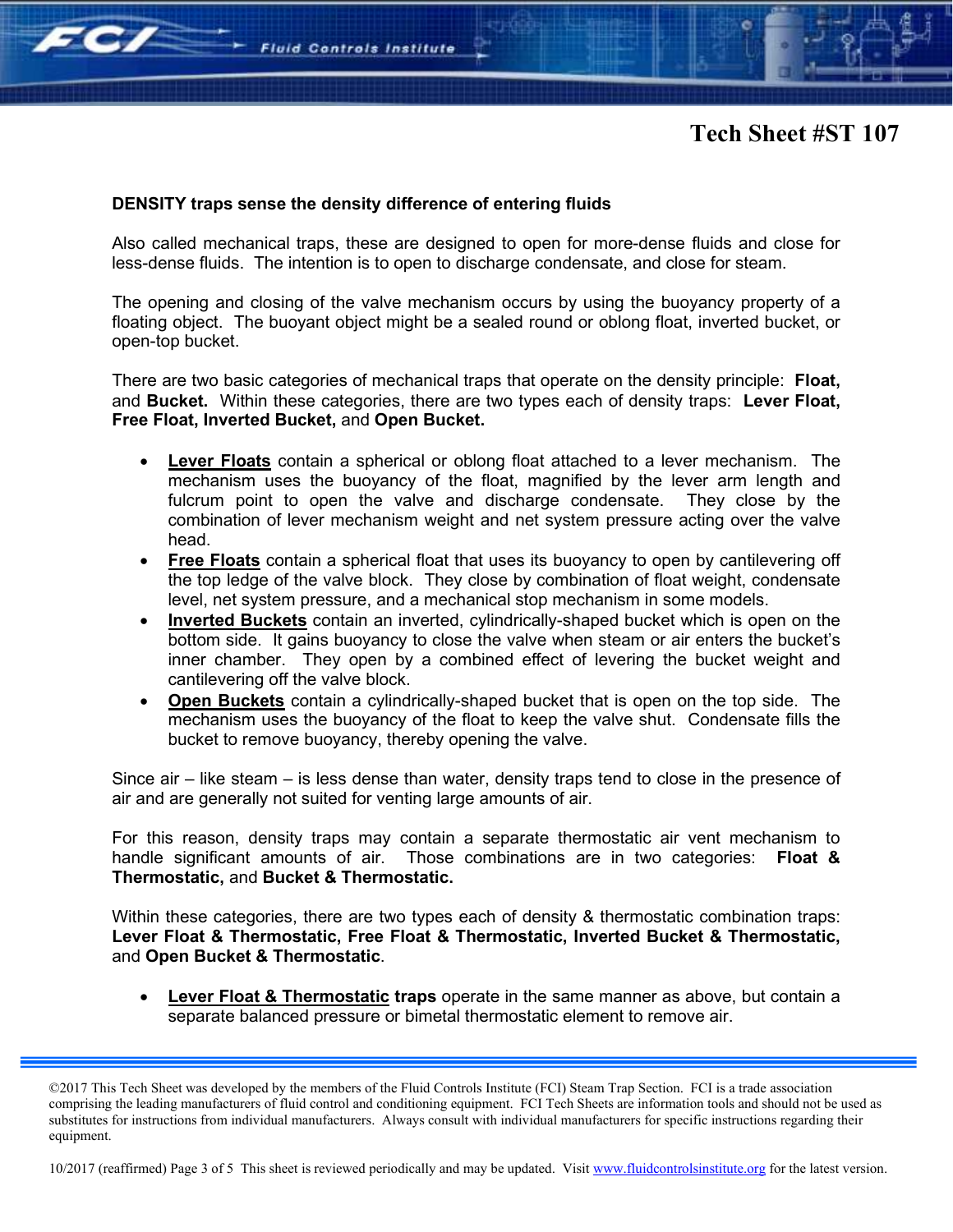

- **Free Float & Thermostatic traps** operate in the same manner as above, but contain a separate balanced pressure or bimetal thermostatic element to remove air.
- **Inverted Bucket & Thermostatic traps** operate in the same manner as above, but contain a separate bimetal thermostatic element to remove air.
- **Open Bucket & Thermostatic traps** operate in the same manner as above, but contain a separate balanced pressure element to remove air.

### **THERMODYNAMIC traps sense the velocity difference of entering fluids**

**Fluid Controls Institute** 

**Fe/** 

Also called disc, piston, or impulse traps; these are designed to discharge condensate, a relatively slow-moving fluid, and close for flash steam, a relatively high velocity fluid.

When condensate enters the trap body, it moves slowly relative to steam - and is freely discharged. When flash or live steam moves across the underside of the disc, its velocity is much higher than water, and the high speed creates a pressure drop which closes the valve head. The valve stays shut until the control chamber steam pressure above the valve head drops, thereby allowing the valve to open.

There are two basic categories of thermodynamic traps that work on the velocity principle: **Thermodynamic Disc** and **Thermodynamic Piston.**

- **Thermodynamic Disc** traps contain a disc which reacts to differences in velocity of steam or condensate. Velocity under the disc creates a drop in static pressure which closes the disc. Subsequently, control chamber steam above the disc condenses due to heat loss, enabling the valve to open.
- **Thermodynamic Piston** traps operate similarly to disc models, but contain a piston which has a centrally located pilot hole which constantly bleeds some combination of air, condensate, or steam to actuate the valve open.

Since air – like steam – moves much faster than water; thermodynamic disc traps tend to close in the presence of air and are generally not suited for venting large amounts of air. (Thermodynamic piston traps can vent some air, but they can also bleed steam).

For this reason, thermodynamic disc traps may contain a separate thermostatic air vent mechanism to handle significant amounts of air. This combination is called a **Thermodynamic Disc & Thermostatic.**

**Thermodynamic Disc & Thermostatic** traps operate in the same manner as disc traps above, but contain a separate bimetal thermostatic element to remove air.

10/2017 (reaffirmed) Page 4 of 5 This sheet is reviewed periodically and may be updated. Visit www.fluidcontrolsinstitute.org for the latest version.

<sup>©2017</sup> This Tech Sheet was developed by the members of the Fluid Controls Institute (FCI) Steam Trap Section. FCI is a trade association comprising the leading manufacturers of fluid control and conditioning equipment. FCI Tech Sheets are information tools and should not be used as substitutes for instructions from individual manufacturers. Always consult with individual manufacturers for specific instructions regarding their equipment.